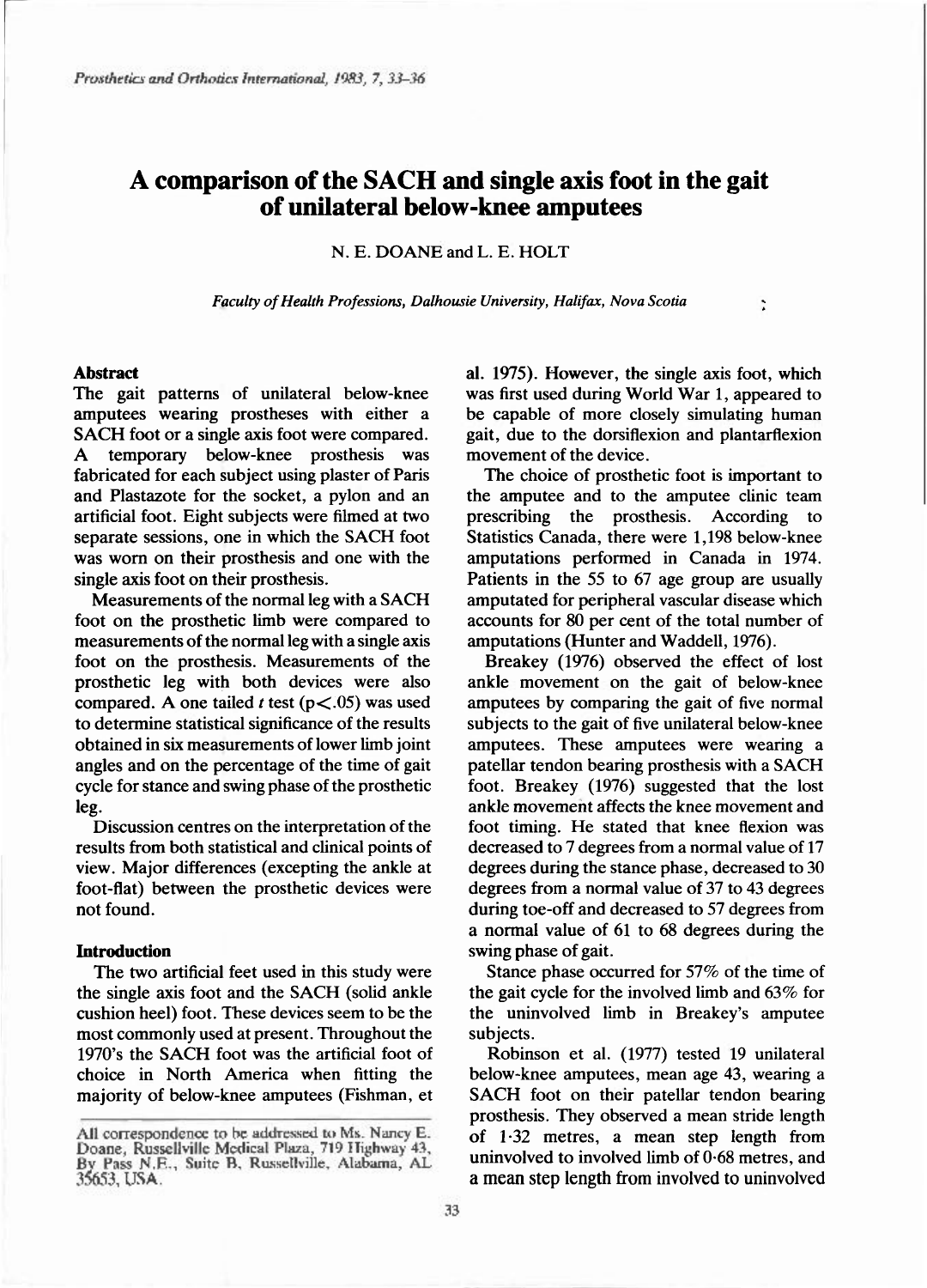of  $0.63$  metres. An increased amount of time spent on the uninvolved limb compared to the involved limb contributes to an increase in stance phase. The mean walking velocity of these subjects was  $1.07$  m/s.

# **Subjects**

Eight males were selected according to the following criteria: unilateral below-knee amputees wearing a patellar tendon bearing prosthesis with cuff suspension. These subjects were between the ages of 55 and 67, in good general health and had no skin problems with their stump.

### Methodology

Each amputee was fitted with a temporary prosthesis to accommodate the interchange of prosthetic feet. The temporary prosthesis consisted of a plaster socket lined with Plastazote, cuff suspension, a pylon and prosthetic foot. The socket was fabricated and aligned on the pylon and foot following the same principles as a permanent patellar tendon bearing prosthesis.

The selection of the first prosthetic foot to be measured was made according to the availability of the prosthetic feet. The subjects were tested two days after fitting of a prosthetic foot if the foot was the same design as the one on their permanent prosthesis. A time lapse of one week was allowed if the prosthetic foot was not the same design as the one worn on their permanent prosthesis. The first prosthetic foot was changed after the filming was completed. The second foot was aligned on the prosthesis and the subject given a date for the second filming.

#### Data collection

A distance of approximately six metres (on level ground) was used as a walking zone allowing the subjects to complete three gait cycles. The subjects were filmed simultaneously from lateral and frontal perspectives. The anterior view (Bolex camera, 64FPS) was used to check knee angle measurements (varus, valgus), lateral deviation of the trunk and shoulder elevation. The subjects were filmed twice with the normal (non-amputated leg) closest to the side camera (Locam camera, 86FPS) and twice with the prosthetic leg closest to the camera.

A one foot measurement board was filmed in the centre of the walkway and used to convert digitized co-ordinates. The processed film was projected on to a digitizing tablet by a stop action projector. The nineteen body parts necessary for the computer to calculate the centre of mass were digitized and recorded on paper tape for each subject at heel-strike and every fifth frame following until the gait cycle for the leg was completed. The nineteen body parts in sequence , were the head, sternum, crotch, right shoulder, elbow, wrist and hand, left shoulder, elbow, wrist and hand, right hip, knee , ankle and foot and left hip, knee, ankle and foot. The paper tape was fed into a computer terminal and data points stored on a magnetic disc. Key punch cards were used to obtain the program output from the computer which included the path of the centre of mass for each subject.

The measurements obtained in this study to compare the gait of the amputee subjects were as follows:

- 1. The vertical displacement and velocity of the centre of mass of each subject on each trial were obtained from the computer printout.
- 2. The lower limb joint angles were measured by projecting the lateral view films on to a wall using a stop action projector. The selected angles of the hip, knee and ankle were measured using a goniometer. The joint angles for heel-strike were measured as the heel came in contact with the floor following swing phase. Foot-flat was measured as soon as the entire foot came in contact with the floor. As the hip moved directly over the foot, angle measurements for mid-stance were taken. The angle measurements for heel-off, as the heel left the ground and toe-off, as the toe left the ground completed the stance phase measurements.

During swing phase the angle measurements were taken as the knee passed directly under the hip for acceleration, as the foot passed directly under the hip for mid-swing and as the knee ceased to extend for deceleration.

3. The percentage of time of gait cycle of stance phase, swing phase and double support phase and the time of the gait cycle were calculated using the number of fames and the frame rate of the film.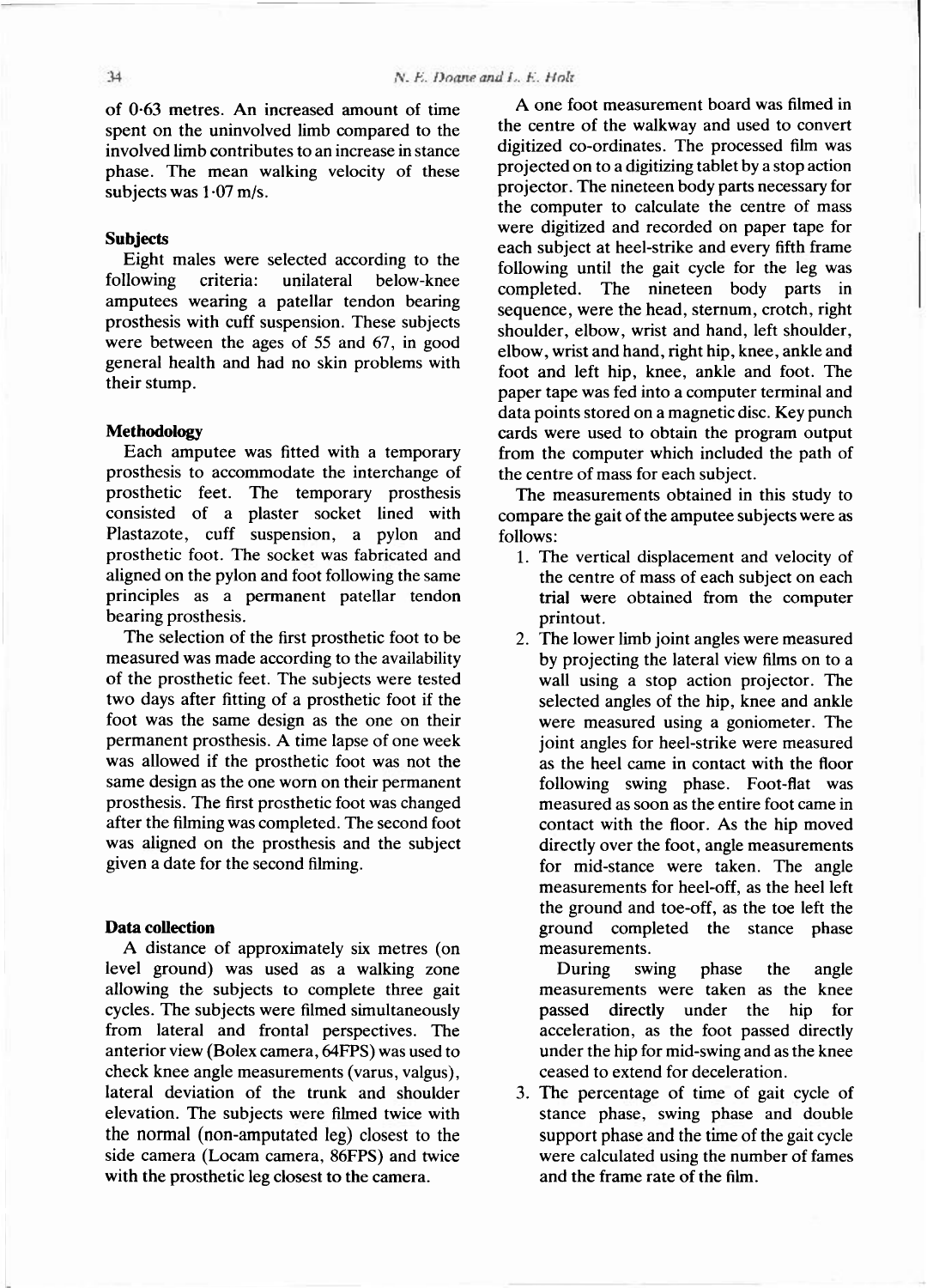| <b>Variables</b>                                                | p<br>value | Mean<br><b>SACH</b> | Standard<br>deviation | Mean<br><b>SA</b> | Standard<br>deviation |
|-----------------------------------------------------------------|------------|---------------------|-----------------------|-------------------|-----------------------|
| Hip angle, toe-off<br>normal leg                                | $-041$     | $-3.0^\circ$        | $7 - 1$               | $-7.0^{\circ}$    | 5.3                   |
| Knee angle, acceleration<br>normal leg                          | $-020$     | $55.6^\circ$        | $5-0$                 | $59.0^\circ$      | $5-1$                 |
| Hip angle, foot-flat<br>prosthetic leg                          | $-035$     | $13.1^{\circ}$      | $6 - 8$               | $17.1^{\circ}$    | 9.6                   |
| Ankle angle, foot-flat<br>prosthetic leg                        | $-001$     | $-5.4^{\circ}$      | 2.1                   | $-11.9^{\circ}$   | $3-0$                 |
| Ankle angle, heel-off<br>prosthetic leg                         | $-034$     | $4.4^{\circ}$       | $4 - 1$               | $0.9^\circ$       | 3.3                   |
| Hip angle, acceleration<br>prosthetic leg                       | 009        | $11 \cdot 0^\circ$  | $1 - 2$               | $13.9^\circ$      | 2.3                   |
| Percentage of time of gait cycle<br>stance phase prosthetic leg | $-040$     | 61.8%               | 1.7                   | 60.5%             | 0.9                   |
| Percentage of time of gait cycle<br>swing phase prosthetic leg  | $-.040$    | 38.2%               | $1 - 7$               | 39.5%             | 0.9                   |

4. Step length and stride length were obtained using the digitizing tablet and the projected film.

#### **Results**

The measurements obtained when the subjects were wearing a single axis foot on their prosthesis were compared to those obtained when they were wearing a SACH foot on their prosthesis. A paired t-test was used to determine whether the two means were significantly different. A probability level of 0.5 was selected for a 1-tailed *t* test. The degrees of freedom for all comparisons was seven. Statistical significance was obtained in six comparisons of lower limb joint angles and the percentage of the time of gait cycle for stance and swing phase of the prosthetic leg (Table 1). The mean velocity of the body's centre of mass for both the SACH foot and the single axis foot measurements was  $1.22$  m/s. The difference in velocity comparing the subjects SACH foot gait and single axis gait was no greater than  $0.2$  m/s. (Table 2).

### **Discussion**

Although statistical significance was obtained in six comparisons, only one variable was felt to have any clinical significance. The determination of clinical significance was based on research by Murray (1967) on 30 subjects which identified one standard deviation of ankle angle measurements to be approximately 7°, knee

angle to be  $5^\circ$  and hip angle to be  $11^\circ$  at an average walking speed of  $1.39$  m/s. In this study the ankle angle at foot-flat of the prosthetic leg measurements showed a difference of 6.5° between the single axis foot and the SACH foot measurements. The design of the single axis foot permits a greater range of plantarflexion and dorsiflexion around a transverse ankle axis with the range limited by posterior and anterior rubber bumpers. The SACH foot permits a limited range of plantarflexion through the compression of the posterior rubber heel insert. The remaining statistically significant lower limb joint angles were not considered clinically significant since a measurement difference of 4° or less was obtained.

The percentage of time of gait cycle for stance and swing phase of the prosthetic leg fell within the reported normal ranges of 60 and 40 per cent

Table 2. Velocity of centre of mass

|                | Velocity m.s     |                  |  |  |
|----------------|------------------|------------------|--|--|
| Subject        | <b>SACH</b> foot | Single axis foot |  |  |
|                | 1.17             | 1.16             |  |  |
|                | 1.31             | 1.33             |  |  |
| $\frac{2}{3}$  | 1.41             | 1.26             |  |  |
| 4              | 1.06             | 1.25             |  |  |
| 5              | $1 - 15$         | 1.34             |  |  |
| $\overline{6}$ | 1.39             | $1 - 18$         |  |  |
|                | $1 - 23$         | 1.27             |  |  |
| 8              | 1.04             | 0.99             |  |  |
| $\overline{x}$ | 1.22             | $1 - 22$         |  |  |
| S.D.           | 0.13             | 0.11             |  |  |